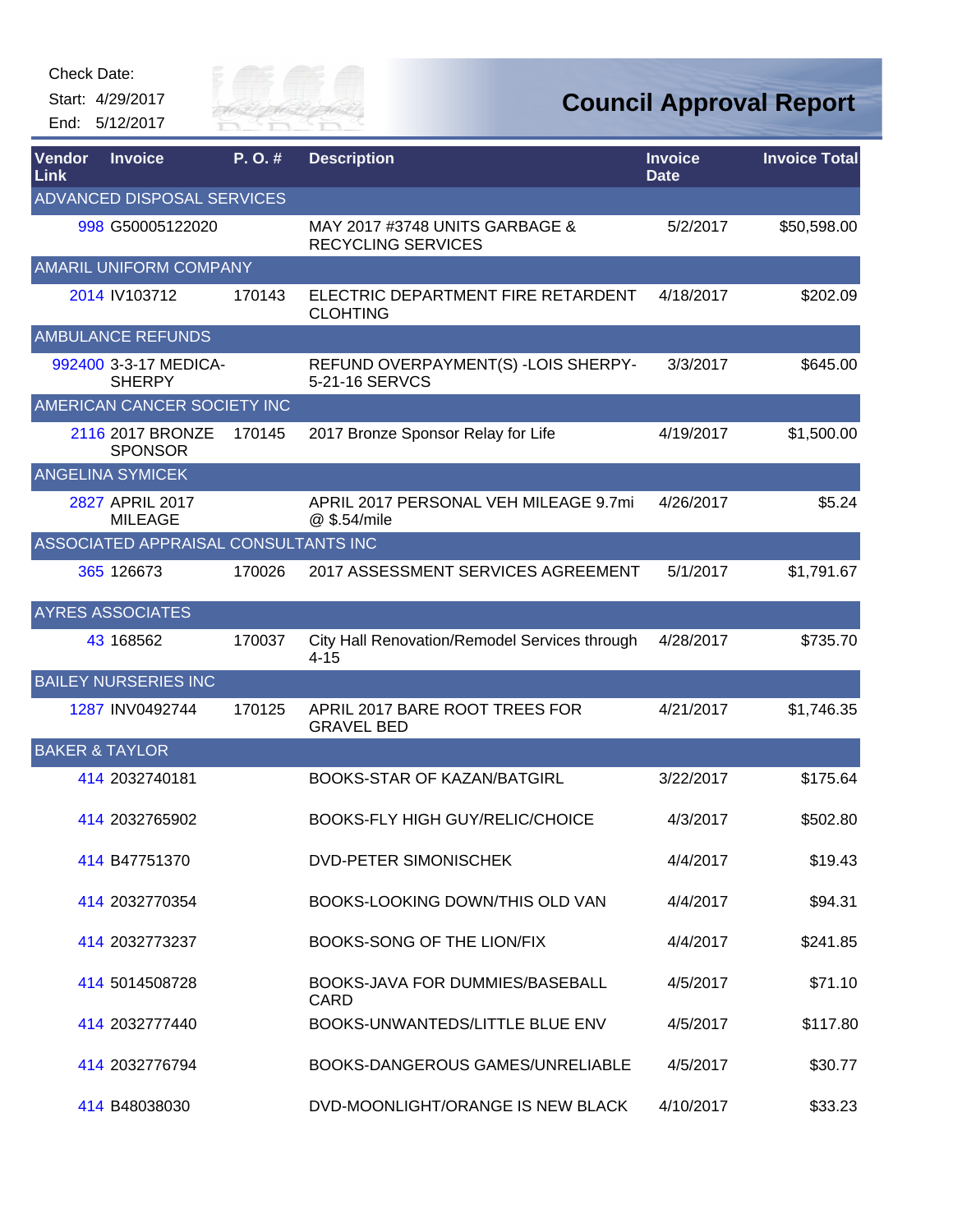Start: 4/29/2017 End: 5/12/2017



| <b>Vendor</b><br><b>Link</b> | <b>Invoice</b>                   | P.O.#  | <b>Description</b>                                                  | <b>Invoice</b><br><b>Date</b> | <b>Invoice Total</b> |
|------------------------------|----------------------------------|--------|---------------------------------------------------------------------|-------------------------------|----------------------|
|                              | 414 B48245630                    |        | DVD-GET IN THE WAY                                                  | 4/11/2017                     | \$17.99              |
|                              | 414 B48336530                    |        | <b>DVD-WEDDING MARCH</b>                                            | 4/12/2017                     | \$10.75              |
|                              | 414 B48336540                    |        | <b>DVD-APPETITE FOR LOVE</b>                                        | 4/12/2017                     | \$10.75              |
|                              | 414 B48336550                    |        | <b>DVD-DATERS HANDBOOK</b>                                          | 4/12/2017                     | \$10.75              |
|                              | 414 2032791986                   |        | <b>BOOKS-TUB PEOPLE/STONE HEART</b>                                 | 4/12/2017                     | \$235.60             |
|                              | 414 T57561190                    |        | CD-MIGRATION/UNBREAKABLE                                            | 4/14/2017                     | \$43.80              |
|                              | 414 B48443260                    |        | CDS-DEEP SOUTH/SCORE/I SEE YOU                                      | 4/14/2017                     | \$500.14             |
|                              | 414 B48633900                    |        | <b>DVD-PLANET EARTH II</b>                                          | 4/17/2017                     | \$25.91              |
|                              | 414 2032803933                   |        | <b>BOOKS-RULERS OF THE</b><br>PLAYGROUND/PETE                       | 4/17/2017                     | \$55.67              |
|                              | 414 2032800295                   |        | <b>BOOKS-FIELD GUIDE/FUNNY STORY</b>                                | 4/17/2017                     | \$146.25             |
|                              | 414 B48704060                    |        | DVD-ANATAHAN                                                        | 4/18/2017                     | \$21.56              |
|                              | 414 T57714720                    |        | <b>CD-GUY &amp; MADELINEON</b>                                      | 4/18/2017                     | \$12.73              |
|                              | 414 B48832480                    |        | DVD-LIBRARIANS/SEASON 2                                             | 4/19/2017                     | \$22.31              |
|                              | 414 B48794031                    |        | <b>CD-SKELETON TREE</b>                                             | 4/19/2017                     | \$12.73              |
|                              | 414 B48794030                    |        | <b>CD-WIGGLE HOUSE</b>                                              | 4/19/2017                     | \$11.03              |
|                              | 414 2032803592                   |        | BOOKS-FALLOUT/HEAT STORM                                            | 4/19/2017                     | \$356.41             |
|                              | 414 T57811870                    |        | <b>CD-MEMORIES DO NOT OPEN</b>                                      | 4/20/2017                     | \$8.97               |
|                              | 414 2032811792                   |        | BOOKS-BATTLEMAGE/STEALING SNOW                                      | 4/20/2017                     | \$275.92             |
|                              | 414 B48704190                    |        | <b>CD-SAD CLOWNS &amp; HILLBILLYS</b>                               | 4/21/2017                     | \$11.88              |
|                              | 414 B49187850                    |        | <b>DVD-RED TURTLE/JUNCTION 48</b>                                   | 4/25/2017                     | \$37.39              |
|                              |                                  |        |                                                                     | Total:                        | \$3,115.47           |
|                              | BAKER TILLY VIRCHOW KRAUSE LLP   |        |                                                                     |                               |                      |
|                              | 46 BT1093465                     | 170008 | APRIL 2017 General Fiscal Year 2016 Audit                           | 4/25/2017                     | \$10,400.00          |
|                              | BERNADETTE MELISSA JOHNSON-CLARK |        |                                                                     |                               |                      |
| 2642 007                     |                                  |        | <b>COMMITMENT TO COMMUNITY BREAKING</b><br><b>THE CYCLE 4-13-17</b> | 4/15/2017                     | \$100.00             |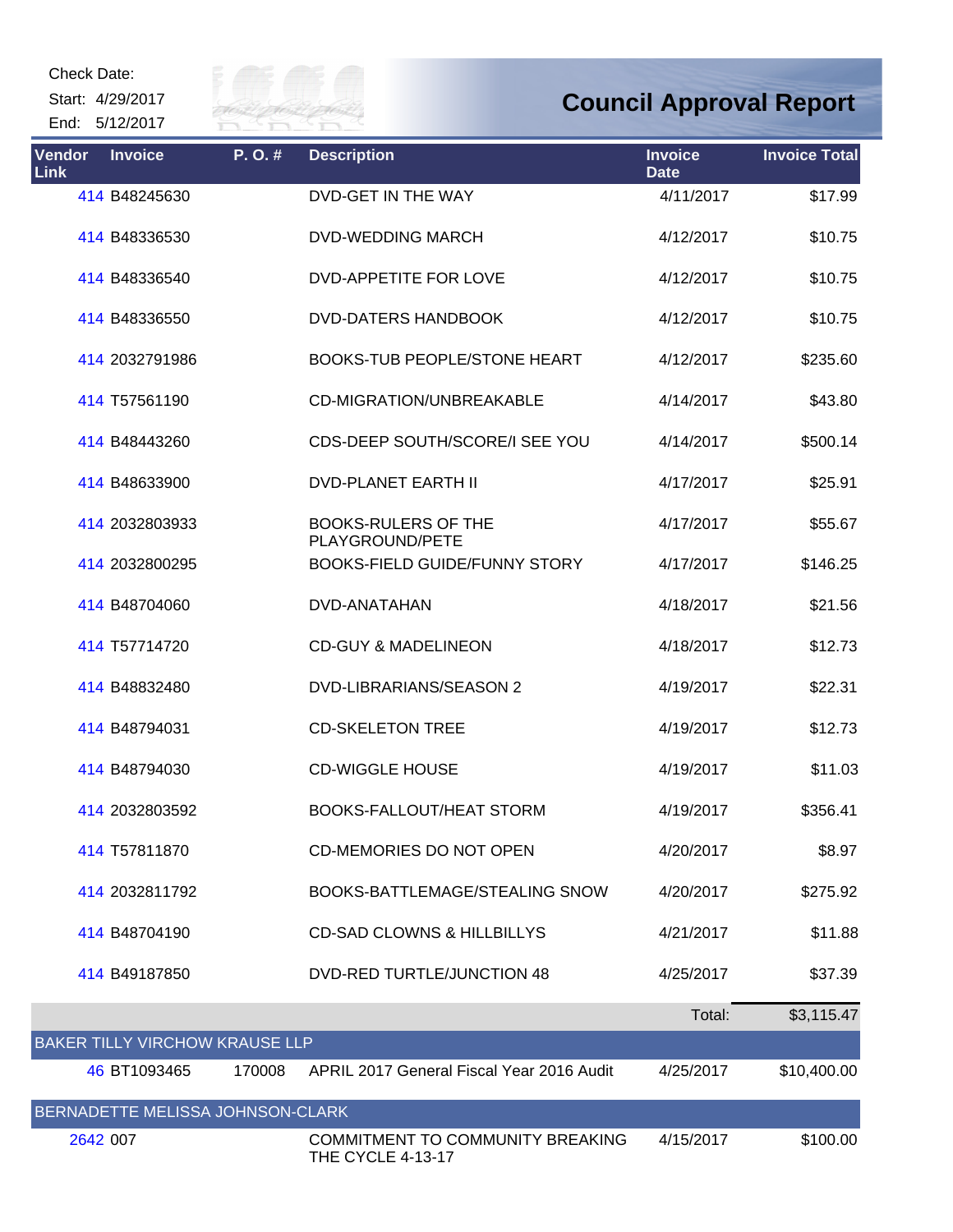| Check Date: |  |
|-------------|--|
|-------------|--|

Start: 4/29/2017

End: 5/12/2017



| <b>Vendor</b><br>Link | <b>Invoice</b>                        | P.O.#  | <b>Description</b>                                           | <b>Invoice</b><br><b>Date</b> | <b>Invoice Total</b> |
|-----------------------|---------------------------------------|--------|--------------------------------------------------------------|-------------------------------|----------------------|
|                       | BETTENDORF TRANSFER & EXCAVATING INC  |        |                                                              |                               |                      |
|                       | 51 7430                               |        | 4-17-17 FILL SAND FOR CO RD MM/S<br><b>GLOVER RD DRIVEWY</b> | 4/17/2017                     | \$600.00             |
|                       | <b>BLACK HAWK GARAGE DOOR LLC</b>     |        |                                                              |                               |                      |
|                       | 436 9213                              |        | 4-20-17 INSTALL/REPLACE GARAGE<br><b>SPRINGS PD ON HAND</b>  | 4/20/2017                     | \$95.00              |
|                       | 436 9251                              |        | APRIL 2017 ADJUSTMENT ON AMBULANCE<br><b>DOORS</b>           | 4/28/2017                     | \$95.00              |
|                       | 436 9250                              |        | APRIL 2017 ON HAND SPRINGS FOR PD<br><b>GARAGE DOORS</b>     | 4/28/2017                     | \$169.90             |
|                       |                                       |        |                                                              | Total:                        | \$359.90             |
|                       | BORDER STATES INDUSTRIES, INC.        |        |                                                              |                               |                      |
|                       | 57 912986839                          | 170152 | <b>MAY 2017 INVENTORY MATERIALS</b>                          | 5/3/2017                      | \$173.32             |
|                       | <b>BRAUN THYSSEKRUPP ELEVATOR LLC</b> |        |                                                              |                               |                      |
|                       | 710 127621                            |        | 3rd QTR BILLING OF 4 5-17 to 7-31-17<br><b>ELEVATOR INSP</b> | 5/1/2017                      | \$633.45             |
| <b>CAPSTONE</b>       |                                       |        |                                                              |                               |                      |
|                       | 1569 CI10565373                       |        | BOOKS-YOUNG ENGINEERS/TROJAN WAR                             | 4/13/2017                     | \$501.75             |
|                       | <b>CENGAGE LEARNING</b>               |        |                                                              |                               |                      |
|                       | 123 60390308                          |        | BOOKS-FOREVER A HERO/ALL BY MYSELF                           | 3/28/2017                     | \$152.75             |
|                       | 123 60429754                          |        | <b>CHAPEL CAR BRIDE</b>                                      | 4/5/2017                      | \$23.99              |
|                       |                                       |        |                                                              | Total:                        | \$176.74             |
|                       | <b>CENTER POINT INC</b>               |        |                                                              |                               |                      |
|                       | 412 1462084                           |        | <b>BOOKS-SPOTLIGHT&amp;MYSTERY SERIES</b>                    | 4/1/2017                      | \$131.82             |
| <b>CENTURYLINK</b>    |                                       |        |                                                              |                               |                      |
|                       | 1796 1405681916<br><b>MAR-17</b>      |        | MARCH 2017 CITY LONG DISTANCE PHONE<br><b>SERVICES</b>       | 3/31/2017                     | \$155.30             |
|                       | <b>CIGNA CORPORTATION</b>             |        |                                                              |                               |                      |
|                       | 1901 APRIL 2017                       |        | APRIL 2017 LIFE LTD AD&D                                     | 4/1/2017                      | \$4,574.29           |
| <b>COLE ZROSTLIK</b>  |                                       |        |                                                              |                               |                      |
|                       | 2528 2017-09                          |        | MARCH 2017 COOKIES FOR LIBRARY<br><b>PROGRAM</b>             | 3/10/2017                     | \$30.75              |
|                       | COMPUTER INTEGRATION TECHNOLOGY       |        |                                                              |                               |                      |
|                       | 379 248760                            | 170047 | 2017 Srvcs Rtnr Pymt 2 of 2-1st pymt March<br>\$528.00       | 1/30/2017                     | \$14,472.00          |
|                       | 379 250206                            | 170045 | APR 2017 Managed Services for up to 15<br>servers            | 3/15/2017                     | \$1,500.00           |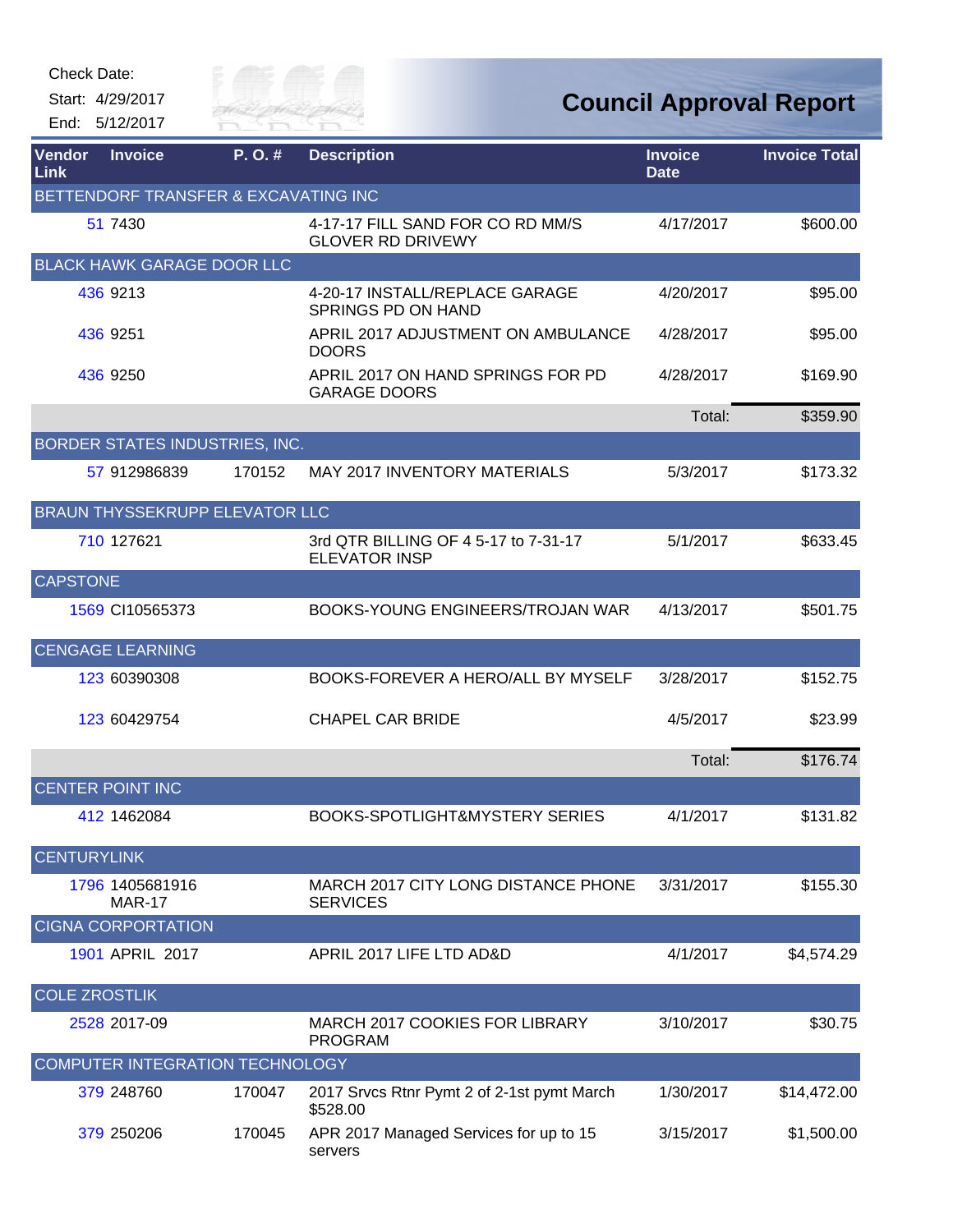Start: 4/29/2017

End: 5/12/2017



| Vendor<br>Link        | <b>Invoice</b>                       | P.O.#  | <b>Description</b>                                      | <b>Invoice</b><br><b>Date</b> | <b>Invoice Total</b> |
|-----------------------|--------------------------------------|--------|---------------------------------------------------------|-------------------------------|----------------------|
|                       | 379 250050                           | 170044 | APR 2017 Managed Backup of Servers<br>w/Discount        | 3/15/2017                     | \$779.00             |
|                       | 379 106043                           | 170168 | APR 2017 1 YR VMware Essentials Plus<br><b>Bundle</b>   | 3/16/2017                     | \$1,124.00           |
|                       | 379 106343                           | 170165 | APR 2017 New Camera Server - HP Prolian                 | 4/18/2017                     | \$12,089.00          |
|                       | 379 251 236                          |        | 04-20-17 ENGINEER TAXABLE<br><b>INSTALL/UPGRADE 1hr</b> | 4/20/2017                     | \$105.00             |
|                       | 379 106378                           | 170166 | APRIL 2017 Dell PS6100 SAN Warranty<br>Extension        | 4/20/2017                     | \$4,717.89           |
|                       | 379 106379                           | 170167 | APRIL 2017 Dell PowerEdge R720VM Host<br>Server Wrntt   | 4/20/2017                     | \$2,350.00           |
|                       |                                      |        |                                                         | Total:                        | \$37,136.89          |
|                       | <b>CORPORATE FLEET SERVICES, INC</b> |        |                                                         |                               |                      |
|                       | 2786 82607                           | 170129 | <b>MAY 2017 PD LEASED VEHICLES</b>                      | 4/27/2017                     | \$1,135.14           |
| <b>COURT PAYMENTS</b> |                                      |        |                                                         |                               |                      |
|                       | 991200 N800912-1                     |        | 5-27-17 RESTITUTION JACOB NOVAK<br>CIT#N800912          | 5/2/2017                      | \$158.55             |
|                       | 991200 N800912-2                     |        | 4-21-17 RESTITUTION JACOB NOVAK<br>CIT#N800912          | 5/2/2017                      | \$129.26             |
|                       | 991200 N800912-3                     |        | 4-21-17 RESTITUTION JACOB NOVAK<br>CIT#N800912          | 5/2/2017                      | \$192.19             |
|                       |                                      |        |                                                         | Total:                        | \$480.00             |
|                       | <b>CRESCENT ELECTRIC SUPPLY CO</b>   |        |                                                         |                               |                      |
|                       | 80 s503388610.001 170099             |        | MAY 2017 INVENTORY ITEMS                                | 5/1/2017                      | \$3,300.00           |
|                       | DARRELL'S SEPTIC SERVICE INC         |        |                                                         |                               |                      |
|                       | 85 24780                             |        | RESTROOM RENTALS FOR BAR CRAWL 4-<br>22-17              | 4/22/2017                     | \$310.00             |
|                       | 85 24770                             | 170004 | APRIL 2017 PORTA POTTY RENTAL DRY<br><b>RUN PARK</b>    | 4/30/2017                     | \$105.00             |
|                       |                                      |        |                                                         | Total:                        | \$415.00             |
|                       | DELTA DENTAL OF WISCONISN INC        |        |                                                         |                               |                      |
|                       | 2572 MAY 2017                        |        | <b>MAY VISION INSURANCE</b>                             | 4/26/2017                     | \$705.60             |
|                       | <b>ELLSWORTH PUBLIC LIBRARY</b>      |        |                                                         |                               |                      |
|                       | 1292 3927300941169                   |        | LOST LIBRARY MATERIALS - EAGLES CD                      | 4/27/2017                     | \$15.00              |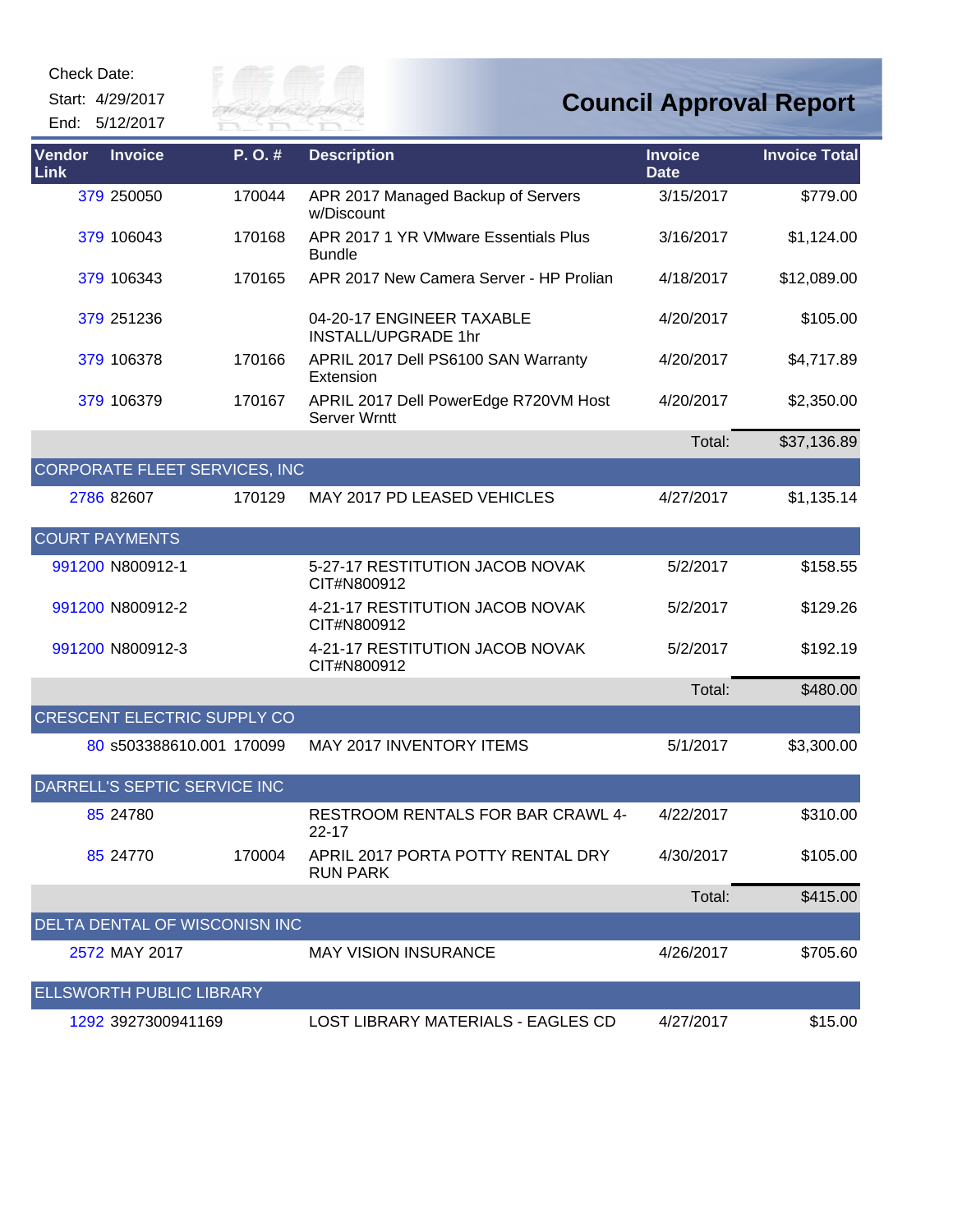

| Vendor<br>Link     | <b>Invoice</b>                    | P.O.#  | <b>Description</b>                                         | <b>Invoice</b><br><b>Date</b> | <b>Invoice Total</b> |
|--------------------|-----------------------------------|--------|------------------------------------------------------------|-------------------------------|----------------------|
|                    | EO JOHNSON CO INC                 |        |                                                            |                               |                      |
|                    | 98 20401621                       |        | APR-RICOH C4504 COPIER                                     | 3/27/2017                     | \$125.74             |
|                    | 98 20512397                       |        | MAY-SAMSUNG X7400LX COPIER                                 | 4/17/2017                     | \$109.52             |
|                    |                                   |        |                                                            | Total:                        | \$235.26             |
| <b>EXPERIAN</b>    |                                   |        |                                                            |                               |                      |
|                    | 2562 CD1712003119                 |        | <b>MARCH 2017 SERVICES PAYMENT</b>                         | 3/31/2017                     | \$25.00              |
|                    | <b>EXPRESS PERSONNEL SERVICES</b> |        |                                                            |                               |                      |
|                    | 109 18776748                      | 170120 | WEEK OF 4-16-17 SEASONAL SUMMER<br><b>LABOR</b>            | 4/18/2017                     | \$730.00             |
|                    | 109 18776750                      | 170085 | WEEK OF 4-16-17 GIS TECHNICIAN 13.75hrs                    | 4/18/2017                     | \$229.04             |
|                    | 109 18805660                      | 170120 | WEEK OF 4-23-17 SEASONAL LABOR<br><b>MAINTENANCE 32hrs</b> | 4/25/2017                     | \$584.00             |
|                    | 109 18805661                      | 170085 | WEEK OF 4-23-17 GIS TECH 10.5hrs                           | 4/25/2017                     | \$179.22             |
|                    |                                   |        |                                                            | Total:                        | \$1,722.26           |
|                    | <b>FBG SERVICE CORPORATION</b>    |        |                                                            |                               |                      |
|                    | 364 796585                        | 170103 | <b>APRIL Cleaning Service</b>                              | 4/30/2017                     | \$4,529.79           |
|                    | <b>GREGORY LOTZE</b>              |        |                                                            |                               |                      |
|                    | 2826 PD LUNCH 4-11<br>$-17$       |        | PD LUNCH 4-11-17 NO P CARD                                 | 4/11/2017                     | \$10.54              |
| <b>HAWKINS INC</b> |                                   |        |                                                            |                               |                      |
|                    | 133 4063845                       | 170100 | APRIL 2017 WATER DEPT - CHEMICALS                          | 4/26/2017                     | \$2,312.24           |
|                    | <b>HEALTH PARTNERS</b>            |        |                                                            |                               |                      |
|                    | 356 MAY 2017<br>#72847054         |        | MAY HEALTH AND DENTAL INSURANCE                            | 4/26/2017                     | \$161,839.69         |
|                    | <b>HOFFMAN &amp; MCNAMARA CO</b>  |        |                                                            |                               |                      |
|                    | 2484 5412                         | 170162 | APR 2017 ARBOR DAY AND TREE BED<br><b>TREES</b>            | 4/27/2017                     | \$3,167.00           |
|                    | <b>HUEBSCH LAUNDRY COMPANY</b>    |        |                                                            |                               |                      |
|                    | 146 3849936                       | 170032 | 4-5-17 HUEBSCH WATER UNIFORMS                              | 4/5/2017                      | \$38.13              |
|                    | 146 3849938                       | 170027 | 4-5-17 HUEBSCH WWTP UNIFORMS                               | 4/5/2017                      | \$34.47              |
|                    | 146 3853773                       | 170032 | 4-12-17 HUEBSCH WATER UNIFORMS                             | 4/12/2017                     | \$38.13              |
|                    | 146 3853775                       | 170027 | 4-12-17 HUEBSCH WWTP UNIFORMS                              | 4/12/2017                     | \$34.47              |
|                    | 146 3854431                       |        | 4-12-17 PW BRUSHMATS/LINENS                                | 4/12/2017                     | \$35.40              |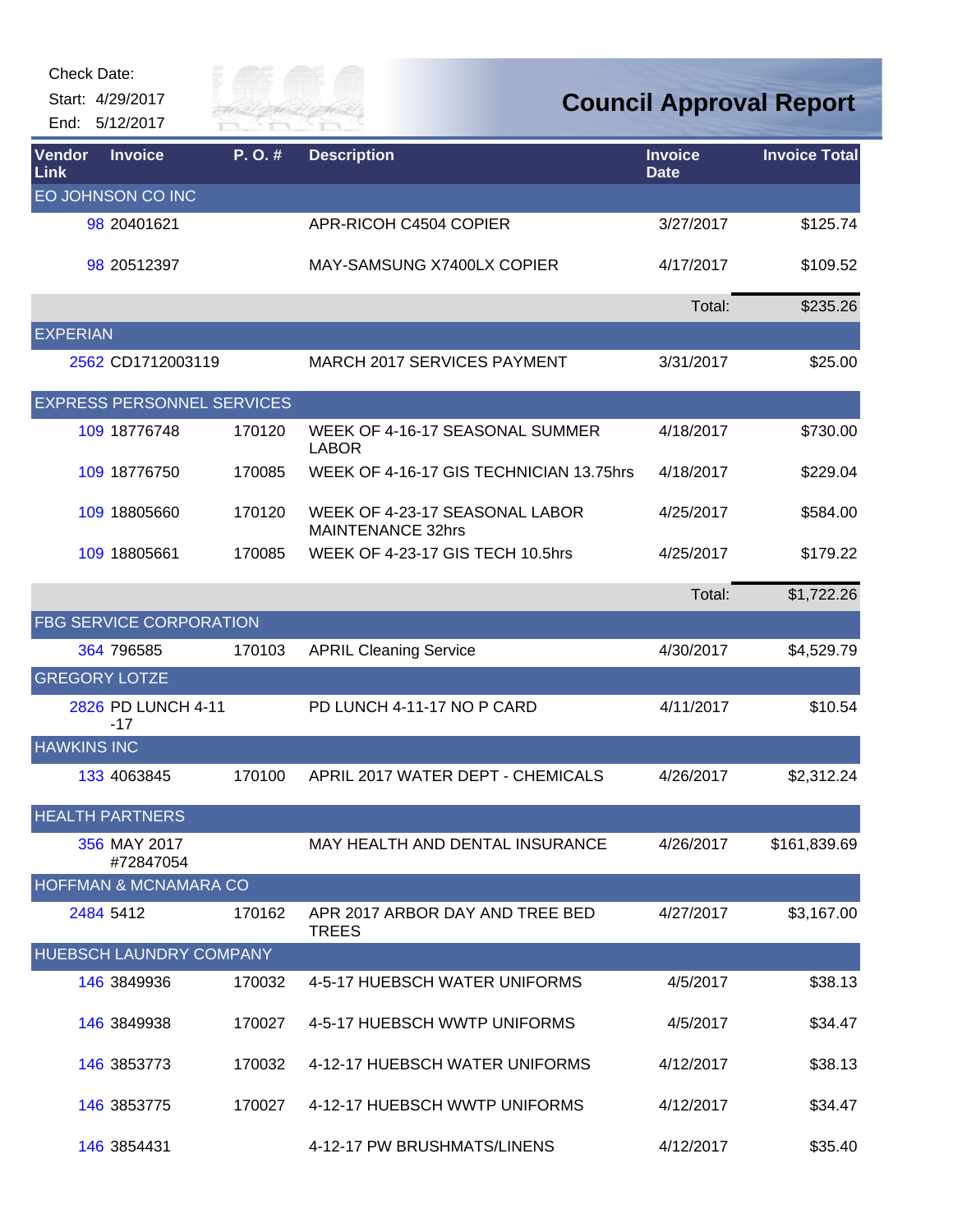Start: 4/29/2017





| Vendor<br>Link          | <b>Invoice</b>                      | P.O.#  | <b>Description</b>                                       | <b>Invoice</b><br><b>Date</b> | <b>Invoice Total</b> |
|-------------------------|-------------------------------------|--------|----------------------------------------------------------|-------------------------------|----------------------|
|                         | 146 3857594                         | 170031 | 4-19-17 HUEBSCH ELECTRIC UNIFORMS                        | 4/19/2017                     | \$189.94             |
|                         | 146 3857596                         | 170033 | 4-19-17 HUEBSCH PW UNIFORMS                              | 4/19/2017                     | \$132.31             |
|                         | 146 3858258                         |        | WEEK OF 4-19-17 LIBRARY<br><b>BRUSHMATS/LINENS</b>       | 4/19/2017                     | \$70.12              |
|                         | 146 3857597                         | 170032 | 4-19-17 HUEBSCH WATER UNIFORMS                           | 4/19/2017                     | \$34.47              |
|                         | 146 3857595                         | 170032 | 4-19-17 HUEBSCH WATER UNIFORMS                           | 4/19/2017                     | \$38.13              |
|                         | 146 3862093                         |        | WEEK OF 4-26-17 CITY HALL<br><b>BRUSHMATS/LINENS</b>     | 4/26/2017                     | \$37.48              |
|                         | 146 3862085                         |        | WEEK OF 4-26-17 PW BRUSHMATS/LINENS                      | 4/26/2017                     | \$35.40              |
|                         | 146 3861435                         | 170031 | 4-26-17 HUEBSCH ELECTRIC UNIFORMS                        | 4/26/2017                     | \$189.94             |
|                         | 146 3861437                         | 170033 | 4-26-17 HUEBSCH PW UNIFORMS                              | 4/26/2017                     | \$132.31             |
|                         | 146 3862073                         |        | 4-26-17 PD BRUSHMATS/LINENS                              | 4/26/2017                     | \$55.59              |
|                         | 146 3861438                         | 170027 | 4-26-17 HUEBSCH WWTP UNIFORMS                            | 4/26/2017                     | \$34.47              |
|                         | 146 3861436                         | 170032 | 4-26-17 HUEBSCH WATER UNIFORMS                           | 4/26/2017                     | \$38.13              |
|                         | 146 3865833                         | 170031 | week of 5-3-17 HUEBSCH ELECTRIC<br><b>UNIFORMS</b>       | 5/3/2017                      | \$189.94             |
|                         |                                     |        |                                                          | Total:                        | \$1,358.83           |
|                         | INDIANHEAD FEDERATED LIBRARY SYSTEM |        |                                                          |                               |                      |
|                         | 655 217190                          |        | ANNUAL PHAROS MAINT FEE                                  | 3/31/2017                     | \$840.00             |
|                         | 655 217258                          |        | 2017 COOP PURCHASE OF LIBRARY<br><b>SUPPLIES</b>         | 3/31/2017                     | \$1,386.00           |
|                         | 655 217147                          |        | <b>LIBRARY PATRON CARDS</b>                              | 3/31/2017                     | \$770.00             |
|                         |                                     |        |                                                          | Total:                        | \$2,996.00           |
| <b>INSIGHT EDGE LLC</b> |                                     |        |                                                          |                               |                      |
|                         | 1201 1507                           | 170089 | APRIL 2017 MGMT LDRSHP TRNG FINAL<br><b>SESSION/PYMT</b> | 4/5/2017                      | \$4,975.00           |
|                         | <b>INTERSTATE CAPITAL CORP</b>      |        |                                                          |                               |                      |
|                         | 2634 6505                           | 170117 | WEEK ENDING 4-23-17 GIS INTERN TGALDE<br>40hrs           | 4/26/2017                     | \$761.54             |
|                         | 2634 6533                           | 170117 | WK OF 4-30-17 GIS INTERN 40hrs                           | 5/3/2017                      | \$761.54             |
|                         |                                     |        |                                                          | Total:                        | \$1,523.08           |
| <b>ISAAC, JAIME</b>     |                                     |        |                                                          |                               |                      |
|                         | 2828 PER DIEM 5-5-<br>17            |        | 5-7-17 TYLER MUNIS CONFERENCE SAN<br>ANTONIO, TX         | 4/26/2017                     | \$237.36             |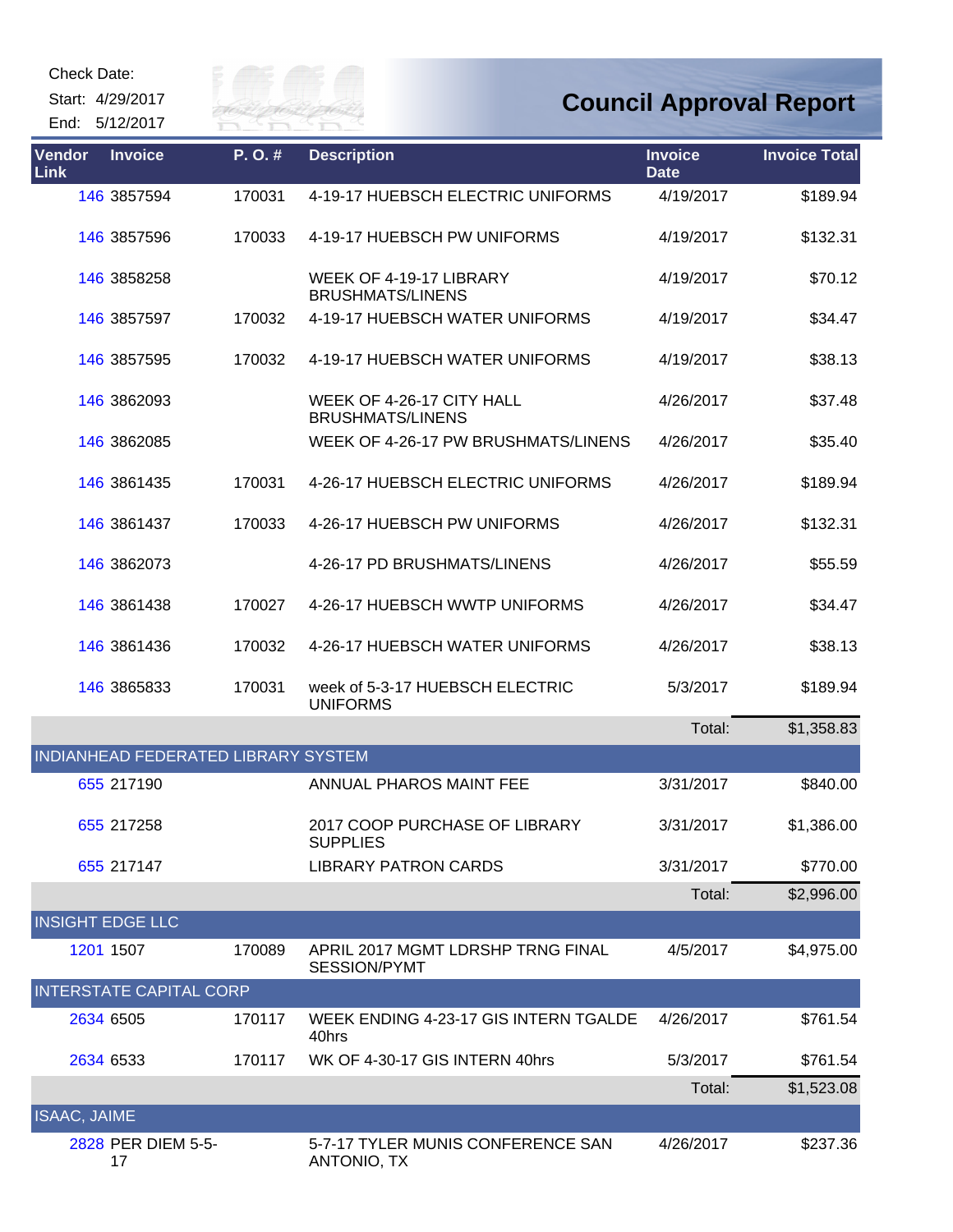| <b>Check Date:</b>       |                                       |         |                                                         |                               |                                |
|--------------------------|---------------------------------------|---------|---------------------------------------------------------|-------------------------------|--------------------------------|
| Start: 4/29/2017         |                                       | City of |                                                         |                               | <b>Council Approval Report</b> |
| End: 5/12/2017           |                                       |         |                                                         |                               |                                |
| Vendor<br>Link           | <b>Invoice</b>                        | P.O.#   | <b>Description</b>                                      | <b>Invoice</b><br><b>Date</b> | <b>Invoice Total</b>           |
| <b>J&amp;J GIS LLC</b>   |                                       |         |                                                         |                               |                                |
|                          | 651 APR 2017 GIS<br><b>SRVCS</b>      | 170057  | APRIL 2017 GIS SERVICES                                 | 5/1/2017                      | \$1,665.00                     |
| <b>JDS &amp; WMK INC</b> |                                       |         |                                                         |                               |                                |
| 1721 97576               |                                       | 150186  | DEC 2016 Public Works Facility-test overhead<br>doors   | 12/30/2016                    | \$2,100.00                     |
| 1721 99372               |                                       |         | APR 2017UPDATE OVERHEAD DOORS<br>FIRECODE COMPLIANCE    | 4/25/2017                     | \$970.00                       |
|                          |                                       |         |                                                         | Total:                        | \$3,070.00                     |
| <b>JOBSHQ</b>            |                                       |         |                                                         |                               |                                |
| 162 1846487              |                                       |         | APR 2017 DEPUTY CLERK POSITION                          | 4/30/2017                     | \$135.00                       |
| <b>KOBER, CHRIS</b>      |                                       |         |                                                         |                               |                                |
| $-17$                    | 1182 PD LUNCH 4-11                    |         | PD LUNCH 4-11-17 NO P CARD                              | 4/11/2017                     | \$10.54                        |
| <b>KWIK TRIP</b>         |                                       |         |                                                         |                               |                                |
|                          | 172 140558487                         |         | 5-2-17 RESTITUTION JACOB WARREN<br>CIT#140558487        | 5/2/2017                      | \$3.78                         |
| LAVOLD, MONICA           |                                       |         |                                                         |                               |                                |
| 871 2017-07              |                                       |         | 4-23-17 EARTH DAY PROGRAM SUPPLIES<br><b>REIMBURSED</b> | 4/27/2017                     | \$57.17                        |
|                          | LERNER PUBLISHING GROUP               |         |                                                         |                               |                                |
| 2210 1247625             |                                       |         | BOOKS-TABLETOP WARS/DOODLING FOR                        | 4/12/2017                     | \$519.76                       |
| <b>LIBERTY MUTUAL</b>    |                                       |         |                                                         |                               |                                |
| 00                       | 357 CL#354 069105                     |         | CLOSE CLAIM # X 354 069105 00                           | 5/2/2017                      | \$14,692.88                    |
|                          | <b>LIBRARY REFUNDS &amp; PAYMENTS</b> |         |                                                         |                               |                                |
| 9                        | 995500 3038600132617                  |         | <b>LOST LIBRARY MATERIALS</b>                           | 4/13/2017                     | \$20.95                        |
| 995500 1001161380        |                                       |         | 4-18-17 LOSTLIBRARY MATERIALS                           | 4/18/2017                     | \$11.99                        |
| 995500 2017-08           |                                       |         | 5-2-2017 SHOWING OF MALTESE FALCON                      | 4/27/2017                     | \$250.00                       |
|                          |                                       |         |                                                         | Total:                        | \$282.94                       |
|                          | LOFFLER COMPANIES INC                 |         |                                                         |                               |                                |
|                          | 182 329575096                         |         | PW APRIL-MAY BASE / MARCH-APRIL<br><b>OVERAGE</b>       | 4/26/2017                     | \$243.67                       |
|                          | 182 20563737                          |         | COURT MAY STNDRD PYMT MARCH LATE<br><b>FEE</b>          | 4/26/2017                     | \$148.50                       |
|                          | 182 20563738                          |         | CITY HALL MAY PYMT / FEB LATE FEE                       | 4/26/2017                     | \$1,534.50                     |
|                          | 182 20563736                          |         | FD MAY 2017 STNDRD PYMT / FEB LTE<br><b>PYMT</b>        | 4/26/2017                     | \$242.00                       |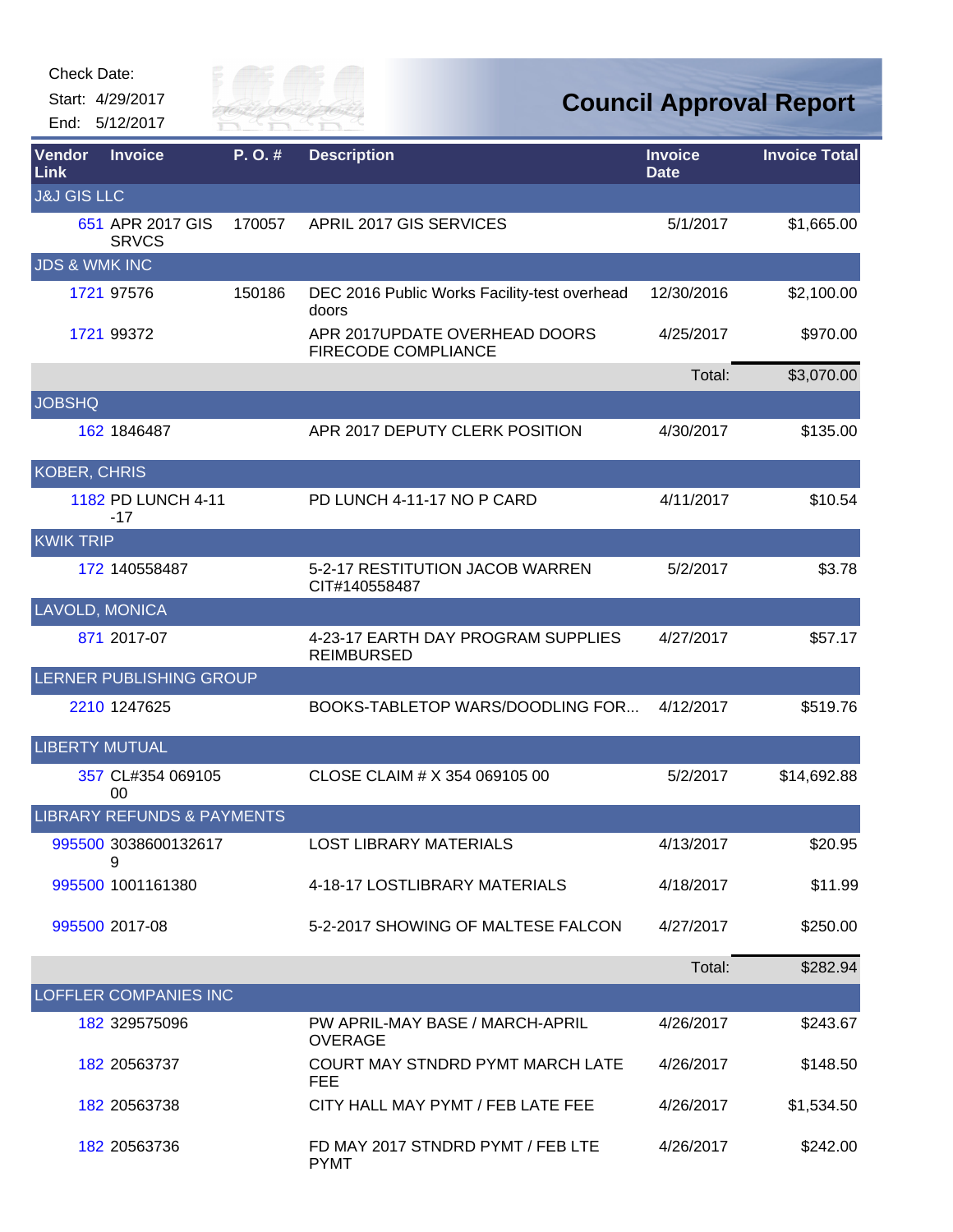| Check Date: |  |
|-------------|--|
|-------------|--|



| <b>Vendor</b><br>Link | <b>Invoice</b>                  | P.O.#  | <b>Description</b>                                          | <b>Invoice</b><br><b>Date</b> | <b>Invoice Total</b> |
|-----------------------|---------------------------------|--------|-------------------------------------------------------------|-------------------------------|----------------------|
|                       | 182 329801039                   |        | APR 2017 PW KONICA 4-25-5-21-17                             | 4/30/2017                     | \$119.60             |
|                       |                                 |        |                                                             | Total:                        | \$2,288.27           |
| LUCERO, BUDDY         |                                 |        |                                                             |                               |                      |
|                       | 861 PER DIEM 5-5-<br>17         |        | 5-5-2017 APPA CONFERENCE NEW YORK,<br><b>NY</b>             | 4/10/2017                     | \$315.00             |
|                       | <b>MARIS ASSOCIATES</b>         |        |                                                             |                               |                      |
|                       | 2832 1140                       |        | <b>BOOKS-HIDDEN THUNDER/GOOD SEEDS</b>                      | 4/4/2017                      | \$310.77             |
|                       | <b>MEGAN SCHWARTZ</b>           |        |                                                             |                               |                      |
|                       | 2830 681430                     |        | APRIL 2017 CVTC NREMT PRACTICAL EXAM                        | 3/27/2017                     | \$150.00             |
|                       | METERING & TECHNOLOGY SOLUTIONS |        |                                                             |                               |                      |
|                       | 451 8887                        | 170106 | <b>2 INCH WATER METER</b>                                   | 5/3/2017                      | \$476.93             |
|                       | <b>MICHAEL STIFTER</b>          |        |                                                             |                               |                      |
|                       | 2475 4-23-17<br><b>RMBRSMT</b>  |        | REIMBURSEMENT FOR TRAVEL<br><b>MEALS/PARKING DES MOINES</b> | 4/23/2017                     | \$44.00              |
| <b>MIDWEST TAPE</b>   |                                 |        |                                                             |                               |                      |
|                       | 409 94391052                    |        | OCT 2016 AUDIO BOOK CASE                                    | 10/6/2016                     | \$419.99             |
|                       | 409 94923543                    |        | AUDIO-BLACK BOOK/TITANIC MISSION                            | 4/4/2017                      | \$386.90             |
|                       | 409 94923541                    |        | AUDIO-BORN TO RUN/DOWNFALL                                  | 4/4/2017                      | \$609.85             |
|                       | 409 94942570                    |        | AUDIO-BEARTOWN/BURIAL HOUR/THE FIX                          | 4/11/2017                     | \$702.82             |
|                       | 409 94942367                    |        | AUDIO-KEPT WOMAN/SECRET ORIGINS                             | 4/11/2017                     | \$179.95             |
|                       | 409 94965511                    |        | AUDIO-FALLOUT/GOLDEN PREY                                   | 4/18/2017                     | \$159.96             |
|                       | 409 94965401                    |        | <b>AUDIO-BORN A CRIME</b>                                   | 4/18/2017                     | \$19.99              |
|                       | 409 95007180                    |        | AUDIO-BROKEN RD/HEAT STORM/INTO THE<br><b>WATER</b>         | 4/25/2017                     | \$281.92             |
|                       | 409 95007119                    |        | AUDIO-THE DARK PROPHECY                                     | 4/25/2017                     | \$49.99              |
|                       |                                 |        |                                                             | Total:                        | \$2,811.37           |
| MILLER, LLOYD W       |                                 |        |                                                             |                               |                      |
|                       | 90 4729                         |        | <b>APRIL 2017 SUPPLIES</b>                                  | 4/14/2017                     | \$210.73             |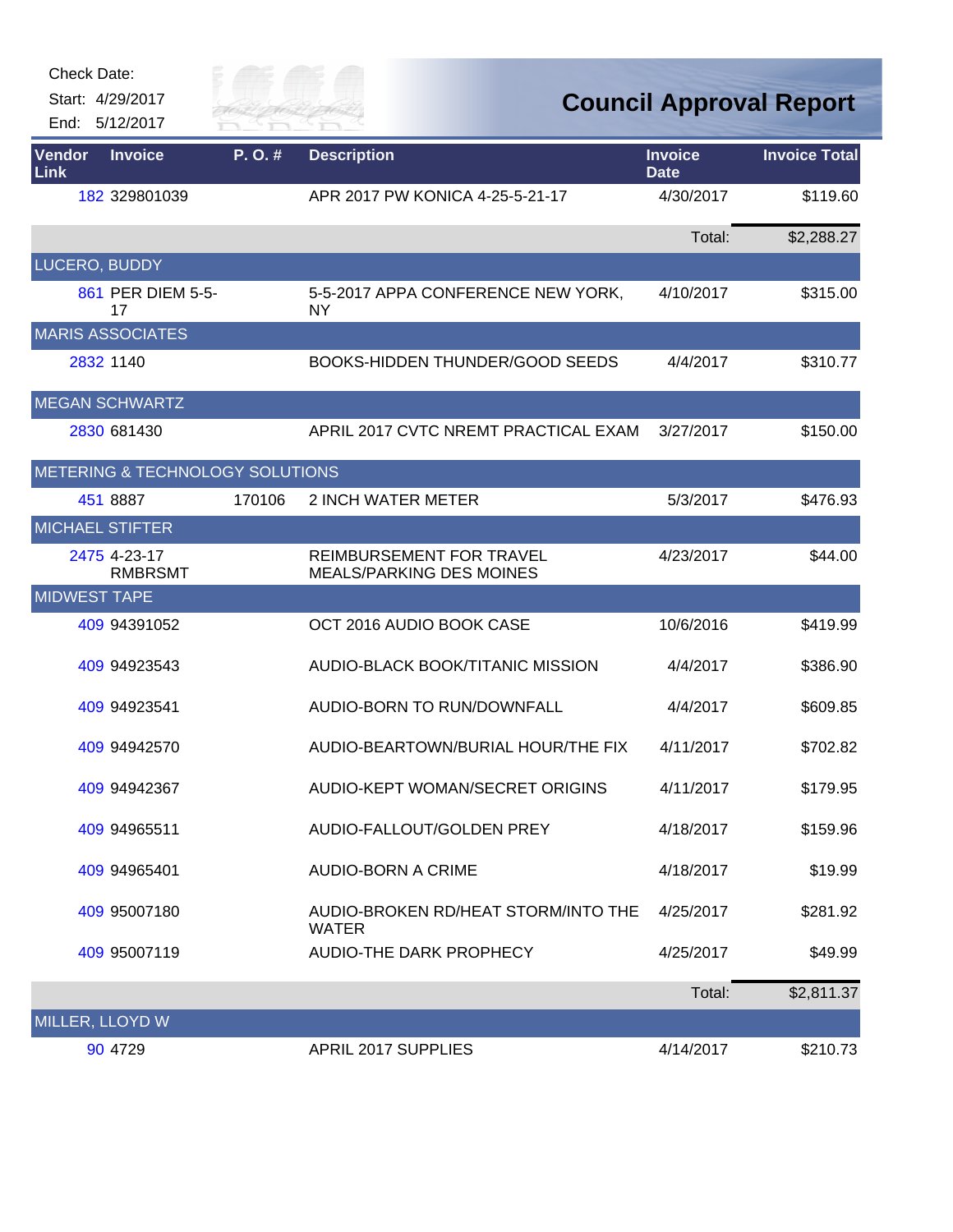| Check Date: |  |
|-------------|--|
|-------------|--|

Start: 4/29/2017

End: 5/12/2017



| <b>Vendor</b><br>Link | <b>Invoice</b>                                  | P. O. # | <b>Description</b>                                            | <b>Invoice</b><br><b>Date</b> | <b>Invoice Total</b> |
|-----------------------|-------------------------------------------------|---------|---------------------------------------------------------------|-------------------------------|----------------------|
|                       | MIRON CONSTRUCTION CO INC                       |         |                                                               |                               |                      |
|                       | 2211 162020 PAY<br>APP#11                       | 160143  | <b>ENGNR/MGMT CONSTRCTN SRVCS</b><br><b>THROUGH 2-28-2017</b> | 3/3/2017                      | \$8,161.93           |
|                       | 2211 162020 PAY<br>APP#12                       | 160143  | <b>WWTP CONSTRUCTION SERVICES</b><br><b>THROUGH 4-30-17</b>   | 5/2/2017                      | \$72,860.91          |
|                       |                                                 |         |                                                               | Total:                        | \$81,022.84          |
|                       | MY RECEPTIONIST INC                             |         |                                                               |                               |                      |
|                       | 192 S022030503                                  |         | MAY 2017 SERVICES / APR 2017 MINUTES<br><b>BILLED</b>         | 5/3/2017                      | \$188.01             |
|                       | <b>NOREEN, MICHAEL</b>                          |         |                                                               |                               |                      |
|                       | 198 PER DIEM 5-5-<br>17                         |         | 5-8-17 POWERFUL CHOICES CONFERENCE<br>SAN ANTONIO, TX         | 4/11/2017                     | \$164.00             |
|                       | 198 5-8-5-11-17<br><b>MILEAGE</b>               |         | MAY 2017 MILEAGE REIMBURSEMENT TO<br><b>AIRPORT</b>           | 5/5/2017                      | \$43.20              |
|                       |                                                 |         |                                                               | Total:                        | \$207.20             |
|                       | NORTHERN STATES POWER COMPANY WI                |         |                                                               |                               |                      |
|                       | 344 542953244                                   |         | 3-18-17 TO 4-15-17 PRESCOTT AMBULANCE<br>1892kWh              | 4/17/2017                     | \$235.99             |
|                       | <b>PARK N REC REFUNDS</b>                       |         |                                                               |                               |                      |
|                       | 995400 4-17-17<br>SPRGLVL4SWI<br>м              |         | RFND 6:15PM SPRING LEVEL 4 SWIM A<br><b>WEYER</b>             | 4/17/2017                     | \$40.00              |
|                       | 995400 4-19-17 RFND<br><b>SLP BTY</b>           |         | SLEEPING BEAUTY RFND DUE TO<br><b>CONFLICT W/SCHEDULE</b>     | 4/19/2017                     | \$35.00              |
|                       | 995400 4-27-17<br><b>SHELTER</b><br><b>RFND</b> |         | 4-27-17 REFUND DUE TO ONGOING BAD<br><b>WEATHER</b>           | 4/27/2017                     | \$15.00              |
|                       | 995400 4-28-17 RFND<br><b>T-BALL</b>            |         | 4-28-17 REFUND CANCELED PM<br><b>KINDERGARTEN T-BALL</b>      | 4/28/2017                     | \$30.00              |
|                       |                                                 |         |                                                               | Total:                        | \$120.00             |
|                       | PARMETER, KELLY                                 |         |                                                               |                               |                      |
|                       | 1447 PER DIEM 5-5-<br>17                        |         | 5-7-17 MUNIS CONFERENCE SAN ANTONIO,<br>ТX                    | 4/25/2017                     | \$237.36             |
|                       | PAYMENT SERVICE NETWORK INC                     |         |                                                               |                               |                      |
|                       | 206 151563 APR<br>2017                          |         | APRIL 2017 RFMU PYMNT PROCESSING<br><b>SERVICES</b>           | 5/3/2017                      | \$832.50             |
| <b>PAYPAL</b>         |                                                 |         |                                                               |                               |                      |
|                       | 639 MAY 2017 FEE                                |         | MAY 2017 PAYPAL FEE                                           | 5/3/2017                      | \$30.00              |
|                       | PIERCE COUNTY TREASURER                         |         |                                                               |                               |                      |
|                       | 210 APRIL 2017<br><b>COURT</b>                  |         | APRIL 2017 JAIL DWI INTERLOCK                                 | 5/12/2017                     | \$1,151.90           |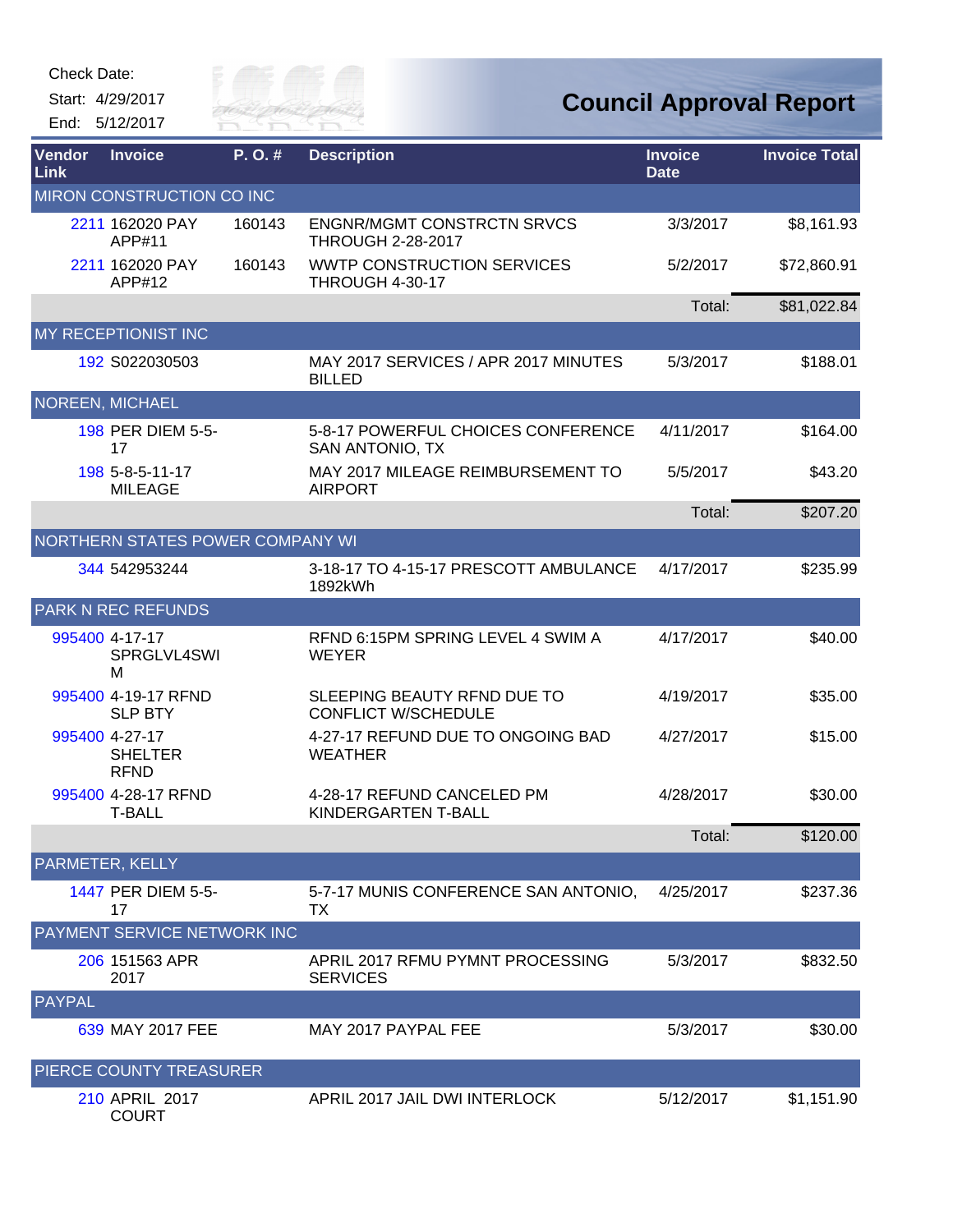| Check Date: |  |
|-------------|--|
|-------------|--|



| Vendor<br>Link   | <b>Invoice</b>                               | P.O.# | <b>Description</b>                                           | <b>Invoice</b><br><b>Date</b> | <b>Invoice Total</b> |
|------------------|----------------------------------------------|-------|--------------------------------------------------------------|-------------------------------|----------------------|
|                  | PLOEGER, JEFFREY                             |       |                                                              |                               |                      |
|                  | 1075 2017 SFTY<br><b>FTWR RMBRS</b>          |       | 2017 SAFETY FOOTWEAR<br><b>REIMBURSEMENT</b>                 | 5/1/2017                      | \$150.00             |
| <b>PRINTERON</b> |                                              |       |                                                              |                               |                      |
|                  | 932 2000018920                               |       | PRINTING SVC REINSTALLATION FEE                              | 4/12/2017                     | \$100.00             |
|                  | <b>QUALITY BOOKS INC</b>                     |       |                                                              |                               |                      |
|                  | 658 199255                                   |       | FEB 2017LIBRARY MATERIAL ORDER                               | 2/16/2017                     | \$29.90              |
|                  | 658 199249                                   |       | FEB 2017 LIBRARY MATERIAL ORDER                              | 2/16/2017                     | \$20.23              |
|                  | 658 200609                                   |       | BOOK-AROUND THE WORLD RIGHT NOW                              | 4/19/2017                     | \$14.95              |
|                  | 658 200604                                   |       | BOOKS-VERTICAL GARDENS/GROWING<br><b>VEG</b>                 | 4/19/2017                     | \$52.79              |
|                  | 658 200603                                   |       | BOOKS-WALKING CHICAGO/AM CIVIL WAR                           | 4/19/2017                     | \$31.63              |
|                  |                                              |       |                                                              | Total:                        | \$149.50             |
|                  | <b>RFMU PAYMENTS OR REFUNDS</b>              |       |                                                              |                               |                      |
|                  | 990610 8969-01<br><b>OVRPYMNT</b>            |       | OVERPAYMENT OF \$3,000 BY CUSTOMER<br>ON 4-25-17             | 4/25/2017                     | \$3,000.00           |
|                  | 990610 2017 MAUDE<br><b>ENRGIMPRV</b>        |       | MAY 2017 HOME ENERGY IMPROVEMENTS<br><b>INCENTIVE</b>        | 5/2/2017                      | \$850.00             |
|                  |                                              |       |                                                              | Total:                        | \$3,850.00           |
|                  | <b>RICE LAKE PUBLIC LIBRARY</b>              |       |                                                              |                               |                      |
|                  | 501 3023400088054<br>1                       |       | REFUND LOST LIBRARY MATERIALS - BOOK<br><b>SILENT KILLER</b> | 4/27/2017                     | \$25.00              |
|                  | 501 3023400123749<br>3                       |       | REFUND LOST LIBRARY MATERIALS - BOOK<br><b>ESCAPE CLAUSE</b> | 4/27/2017                     | \$30.00              |
|                  |                                              |       |                                                              | Total:                        | \$55.00              |
|                  | RIVER FALLS CHAMBER OF COMMERCE INC          |       |                                                              |                               |                      |
|                  | 225 1ST QRT 2017                             |       | 1ST QRT 2017 ROOM TAX                                        | 5/1/2017                      | \$16,390.82          |
|                  | 225 15100                                    |       | 2017 RFMU APPLNC/PROG THRMST<br><b>CUSTOMER REBATES</b>      | 5/3/2017                      | \$175.00             |
|                  |                                              |       |                                                              | Total:                        | \$16,565.82          |
|                  | <b>RIVER FALLS PUBLIC LIBRARY PETTY CASH</b> |       |                                                              |                               |                      |
|                  | 372 7-26-16-5-2-17                           |       | <b>BOOK HI GOD/WORK PRMT EVELYN</b><br>OKAL/SEBASTIAN KULOW  | 5/5/2017                      | \$40.00              |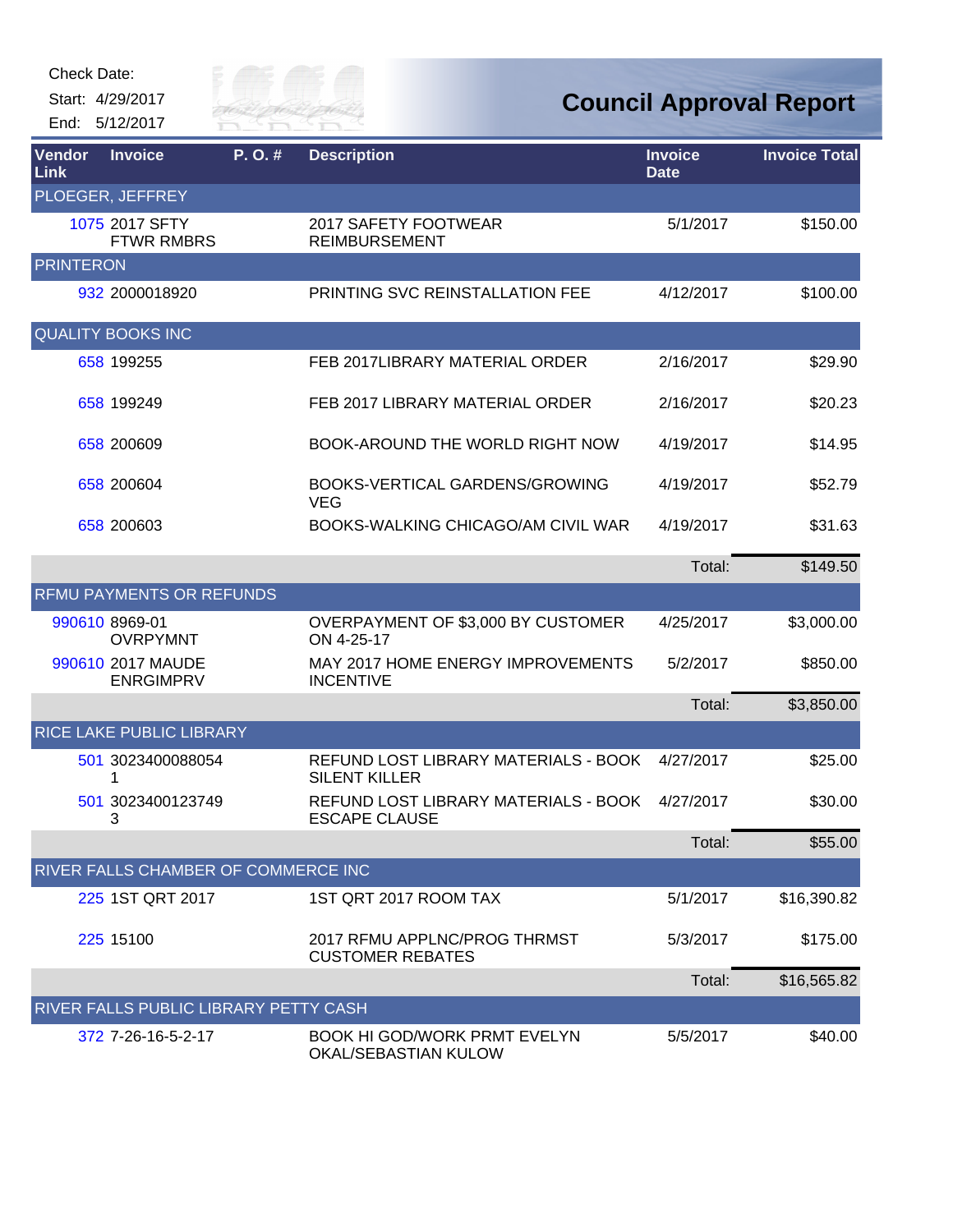Start: 4/29/2017

End: 5/12/2017



| Vendor<br>Link            | <b>Invoice</b>                       | P.O.#  | <b>Description</b>                                            | <b>Invoice</b><br><b>Date</b> | <b>Invoice Total</b> |  |  |
|---------------------------|--------------------------------------|--------|---------------------------------------------------------------|-------------------------------|----------------------|--|--|
| ROBERT HALF INTERNATIONAL |                                      |        |                                                               |                               |                      |  |  |
|                           | 775 47724776                         | 170082 | WEEK ENDING 2/10/17Temporary staffing-<br>Finance             | 2/14/2017                     | \$1,480.00           |  |  |
|                           | 775 47772758                         | 170082 | WEEK ENDING 2/17/17 Temporary staffing-<br>Finance            | 2/21/2017                     | \$1,424.50           |  |  |
|                           |                                      |        |                                                               | Total:                        | \$2,904.50           |  |  |
| <b>RUNNING INC</b>        |                                      |        |                                                               |                               |                      |  |  |
|                           | 1573 16647                           | 170096 | <b>APRIL 2017 Taxi Management Services</b>                    | 5/4/2017                      | \$18,229.95          |  |  |
|                           | RURAL ELECTRIC SUPPLY COOPERATIVE    |        |                                                               |                               |                      |  |  |
|                           | 221 677606-00                        | 170155 | APRIL 2017 INVENTORY / MINOR<br><b>MATERIALS</b>              | 4/26/2017                     | \$1,085.30           |  |  |
| <b>SATHER, JEFF</b>       |                                      |        |                                                               |                               |                      |  |  |
|                           | 368 PD LUNCH 4-11<br>$-17$           |        | PD LUNCH 4-11-17 NO P CARD                                    | 4/11/2017                     | \$10.54              |  |  |
| <b>SAVATREE</b>           |                                      |        |                                                               |                               |                      |  |  |
|                           | 772 4294951                          | 170036 | 2017 City Street Tree Trimming / Spring Tree<br>Trmng         | 4/13/2017                     | \$3,425.00           |  |  |
| <b>SCHWAAB AR</b>         |                                      |        |                                                               |                               |                      |  |  |
|                           | 563 B011084                          |        | APR 2017 RED FLASH STAMP                                      | 4/7/2017                      | \$14.00              |  |  |
|                           | <b>SHORT ELLIOTT HENDRICKSON INC</b> |        |                                                               |                               |                      |  |  |
|                           | 244 330554                           | 170073 | TRAFFIC STUDY TO BE REIMBURSED BY<br>DEVELOPER PER RW         | 4/10/2017                     | \$1,672.81           |  |  |
|                           | SHRED-IT US HOLDCO, INC              |        |                                                               |                               |                      |  |  |
|                           | 2439 8122228958                      | 170054 | APR 2017 SHREDDING AT CITY HALL -<br><b>INVOICE WRONG AMT</b> | 4/22/2017                     | \$45.80              |  |  |
| <b>SIMPSON, SCOT</b>      |                                      |        |                                                               |                               |                      |  |  |
|                           | 953 PER DIEM 4-20-<br>17 LUN         |        | 4-20-17 PER DIEM LUNCH EAU CLAIRE ALL<br><b>DAY MEETINGS</b>  | 4/20/2017                     | \$12.00              |  |  |
|                           | <b>SOUTH FORK CAFE INC</b>           |        |                                                               |                               |                      |  |  |
|                           | 250 4-19-17<br><b>DISCONNECT</b>     |        | 4-19-17 RFMU DISCONNECT DAY LUNCH                             | 4/19/2017                     | \$129.80             |  |  |
|                           | 250 5-3-17 SFTY<br><b>BRKFST</b>     | 170151 | Safety Breakfast May 3, 2017                                  | 5/3/2017                      | \$1,062.00           |  |  |
|                           |                                      |        |                                                               | Total:                        | \$1,191.80           |  |  |
|                           | <b>ST CROIX COUNTY TREASURER</b>     |        |                                                               |                               |                      |  |  |
|                           | 252 APRIL 2017<br><b>COURT</b>       |        | APRIL 2017 JAIL DWI INTERLOCK                                 | 5/12/2017                     | \$255.20             |  |  |
|                           | ST CROIX VALLEY NATURAL GAS CO       |        |                                                               |                               |                      |  |  |
|                           | 255 APR 2017<br><b>NATURAL GAS</b>   |        | APRIL 2017 NATURAL GAS BILLS                                  | 5/2/2017                      | \$4,005.06           |  |  |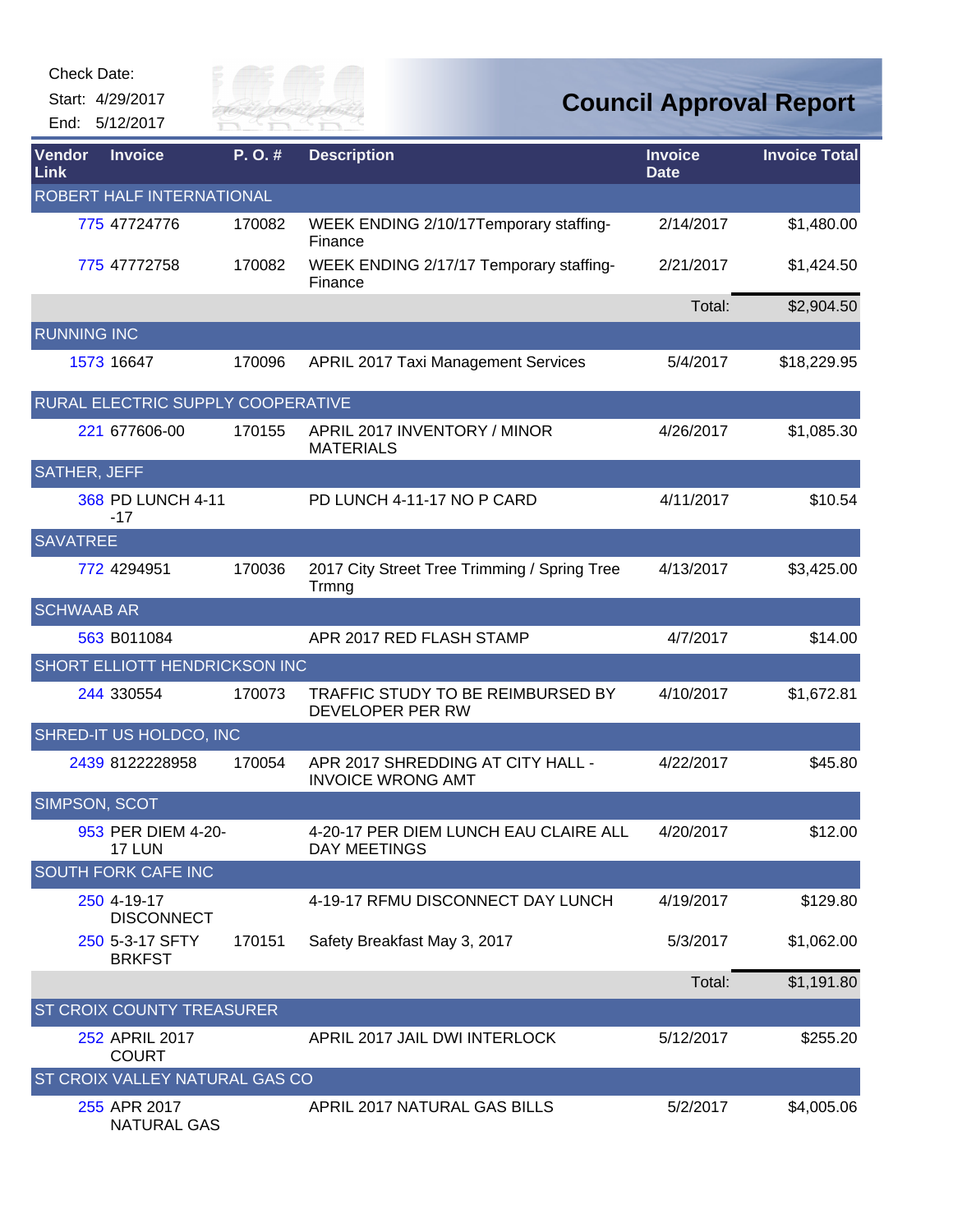| Check Date: |  |
|-------------|--|
|-------------|--|



| <b>Vendor</b><br>Link | <b>Invoice</b>                      | P.O.#  | <b>Description</b>                                         | <b>Invoice</b><br><b>Date</b> | <b>Invoice Total</b> |
|-----------------------|-------------------------------------|--------|------------------------------------------------------------|-------------------------------|----------------------|
| <b>STATE OF WI</b>    |                                     |        |                                                            |                               |                      |
|                       | 259 APRIL 2017<br><b>COURT</b>      |        | APRIL 2017 PENALTY ASSESSMENT                              | 5/12/2017                     | \$3,879.88           |
|                       |                                     |        | STATEWIDE ENERGY EFFICIENCY & RENEWABLES ADMIN INC         |                               |                      |
|                       | 243 MAR 2017                        |        | MARCH 2017 SEERA FOCUS ON ENERGY<br><b>CTC FUNDS</b>       | 4/19/2017                     | \$3,663.34           |
|                       | <b>STEVENS ENGINEERS</b>            |        |                                                            |                               |                      |
|                       | 791 10980                           | 160149 | LK GEORGE TRL-FMLY FRSH to WALNUT<br>SRVCS T0 4-22-17      | 4/27/2017                     | \$1,287.00           |
|                       | <b>STRYKER SALES CORPORATION</b>    |        |                                                            |                               |                      |
|                       | 2589 2154081M                       |        | APR 2017 DEFIB PLATFORM OPTION EAR /<br><b>FREIGHT</b>     | 4/19/2017                     | \$363.83             |
|                       | STUART C IRBY TOOL AND SAFETY       |        |                                                            |                               |                      |
|                       | 156 S010123587.00 170101<br>2-SHPNG |        | MARCH 2017 INVENTORY ITEMS SHIPPING<br><b>COSTS</b>        | 4/17/2017                     | \$6.37               |
|                       | 156 s010155909.001 170149           |        | APRIL 2017 ELECTRIC RAIN WEAR                              | 4/24/2017                     | \$564.51             |
|                       | 156 S010162476.00 170154<br>1       |        | APRIL 2017 INVENTORY MATERIALS                             | 4/26/2017                     | \$502.08             |
|                       | 156 S010087821.00<br>1              | 170107 | APRIL 2017 ELEC WIRE INVENTORY<br>DESCALATE -\$214.80      | 4/27/2017                     | \$27,715.20          |
|                       | 156 S010120148.00 170132<br>1       |        | MAY 2017 ELECTRIC MINOR MATERIALS-<br><b>NON INVENTORY</b> | 5/1/2017                      | \$345.00             |
|                       | 156 S009888846.00<br>1-CRDT         |        | MAR 2017 CREDIT DUPLICATE PYMTS BY P-<br><b>CARD/CHECK</b> | 5/2/2017                      | $-$210.61$           |
|                       | 156 S009691258.00<br>1-CRDT         |        | MAR 2017 CREDIT DUPLICATE PYMTS BY P-<br><b>CARD/CHECK</b> | 5/2/2017                      | $-$169.56$           |
|                       | 156 S010153058.00 170146<br>1       |        | <b>MAY 2017 MINOR MATERIALS</b>                            | 5/3/2017                      | \$556.65             |
|                       |                                     |        |                                                            | Total:                        | \$29,309.64          |
|                       | <b>SWANSON, RUSSELL</b>             |        |                                                            |                               |                      |
|                       | 1567 MAY 2017                       |        | MUNIS CONFERENCE 5/5-5/10 SAN<br><b>ANTONIO</b>            | 4/18/2017                     | \$237.36             |
|                       | THE CHILD'S WORLD                   |        |                                                            |                               |                      |
|                       | 1568 NA136231                       |        | BOOKS-BUILD A BOOKS/WHAT IS<br><b>DIFFERENCE</b>           | 4/11/2017                     | \$176.55             |
|                       | THE PENWORTHY COMPANY               |        |                                                            |                               |                      |
|                       | 768 0526802                         |        | LIBRARY MATERIAL ORDER                                     | 3/16/2017                     | \$570.38             |
|                       | <b>TRANS ALARM INC</b>              |        |                                                            |                               |                      |
|                       | 557 300324134                       |        | 4-14-17 AMB GARAGES REKEYED<br>RF/PRESCOTT                 | 4/18/2017                     | \$810.50             |
|                       | 557 300324589                       | 170092 | APRIL 2017 SFTWR UPGRADE CARD<br>ACCESS TO 8.1             | 4/21/2017                     | \$3,490.00           |
|                       |                                     |        |                                                            | Total:                        | \$4,300.50           |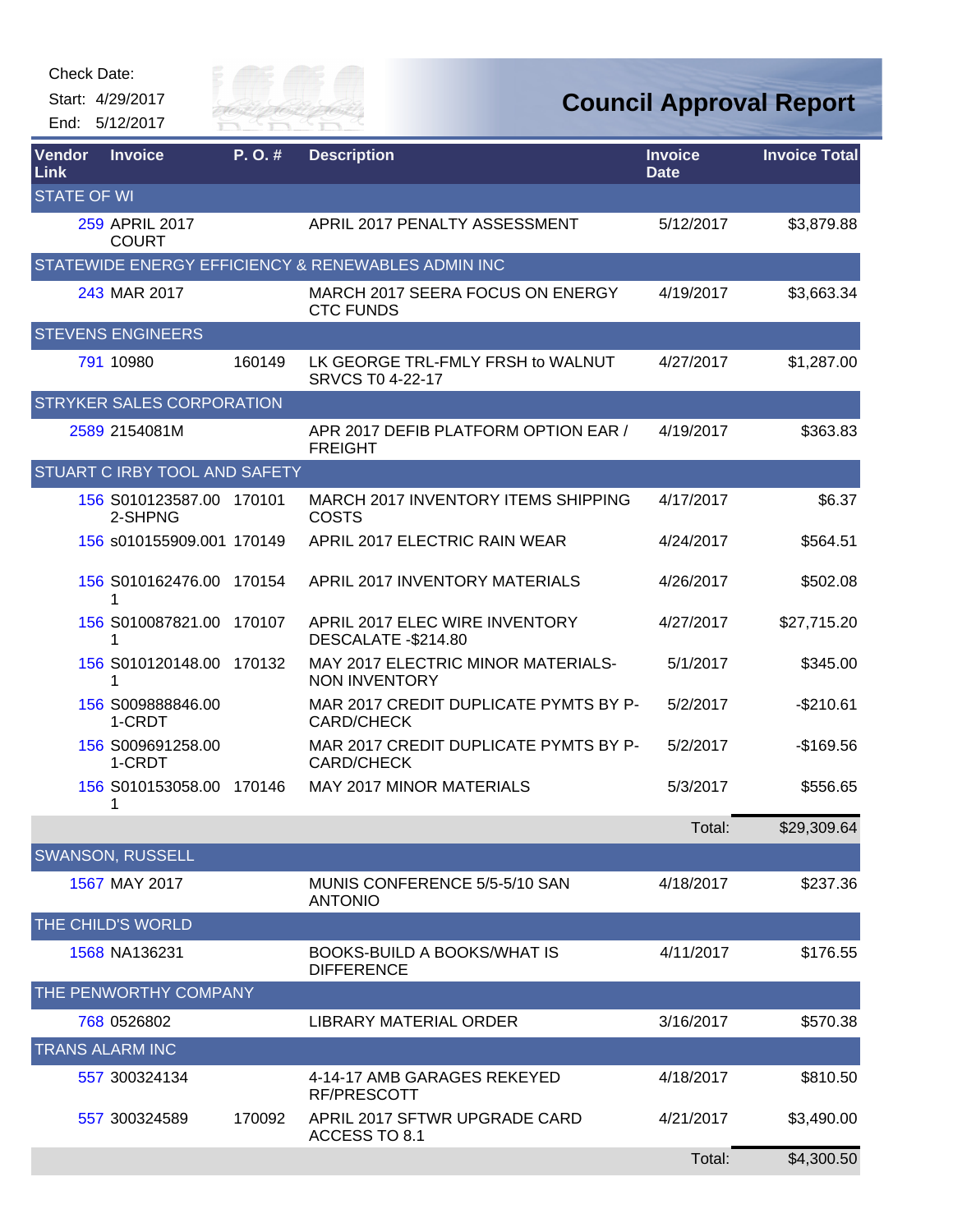| Check Date: |  |
|-------------|--|
|-------------|--|

Start: 4/29/2017

End: 5/12/2017



| Vendor<br>Link        | <b>Invoice</b>                     | P. O. # | <b>Description</b>                                    | <b>Invoice</b><br><b>Date</b> | <b>Invoice Total</b> |
|-----------------------|------------------------------------|---------|-------------------------------------------------------|-------------------------------|----------------------|
|                       | <b>TYLER TECHNOLOGIES</b>          |         |                                                       |                               |                      |
|                       | 381 045-186841<br><b>2017 MAIN</b> | 170158  | 2017-18 MUNIS CLIENT ACCESS<br>MAINTENANCE CONTRACT   | 5/1/2017                      | \$1,650.00           |
|                       | 381 045-186933<br><b>2017 MAIN</b> | 170158  | 2017-18 MUNIS MGMT SERVICES SUPPORT                   | 5/1/2017                      | \$6,867.62           |
|                       | 381 045-186842<br><b>2017 MAIN</b> | 170158  | 2017-18 MUNIS PROGRAM<br>SUPPORT/UPDATES/LICENSING    | 5/1/2017                      | \$28,563.17          |
|                       |                                    |         |                                                       | Total:                        | \$37,080.79          |
|                       |                                    |         | UNEMPLOYMENT INSURANCE-DEPT OF WORKFORCE DEV          |                               |                      |
|                       | 277 000008345665                   |         | APRIL 2017 UNEMPLOYMENT BENEFIT<br><b>CHARGES</b>     | 5/3/2017                      | \$1,480.00           |
|                       | US BANK NATIONAL ASSOC             |         |                                                       |                               |                      |
|                       | 284 APRIL 2017 P<br>CARDS-2        |         | APRIL 2017 PURCHASE CARD STATEMENTS                   | 4/25/2017                     | \$110,517.23         |
|                       | 284 4614847                        |         | 2016A BONDS SEWER SYSTEM REVENUE<br><b>AGENT FEES</b> | 4/25/2017                     | \$450.00             |
|                       | 284 4614848                        |         | 2016A BONDS CITY HALL GO REFUND<br><b>AGENT FEES</b>  | 4/25/2017                     | \$450.00             |
|                       |                                    |         |                                                       | Total:                        | \$111,417.23         |
|                       | USIC LOCATING SERVICES LLC         |         |                                                       |                               |                      |
|                       | 286 234738                         | 170068  | APRIL 2017 LOCATING WATER / ELECTRIC                  | 5/4/2017                      | \$4,242.70           |
|                       | 286 234739                         | 170070  | APRIL 2017 LOCATING STORM / SANITARY                  | 5/4/2017                      | \$2,058.34           |
|                       |                                    |         |                                                       | Total:                        | \$6,301.04           |
| <b>UW RIVER FALLS</b> |                                    |         |                                                       |                               |                      |
|                       | 288 8756                           |         | <b>NOV 2016 ELECTION CATERING SERVICES</b>            | 5/3/2017                      | \$831.16             |
|                       | <b>VERSA VEND VENDING</b>          |         |                                                       |                               |                      |
|                       | 1205 2114:014690                   |         | 4-19-17 CITY HALL COFFEE                              | 4/19/2017                     | \$105.00             |
|                       | VIKING COCA-COLA BOTTLING CO       |         |                                                       |                               |                      |
|                       | 16 671538                          |         | NOV 2016 BEVERAGE DELIVERY                            | 11/3/2016                     | \$126.00             |
| <b>WALKER, JAMES</b>  |                                    |         |                                                       |                               |                      |
|                       | 1043 PD LUNCH 4-11<br>-17          |         | PD LUNCH 4-11-17 NO P CARD                            | 4/11/2017                     | \$10.54              |
|                       | <b>WESCO DISTRIBUTION INC</b>      |         |                                                       |                               |                      |
|                       | 303 008801                         | 170147  | APRIL 2017 ELECTRIC LED BULBS                         | 4/28/2017                     | \$490.86             |
|                       | WI DEPARTMENT OF REVENUE           |         |                                                       |                               |                      |
|                       | 3 L0174688736<br><b>TID 2017</b>   |         | TID'S 5-12 FEES DUE FOR 2017                          | 4/4/2017                      | \$1,200.00           |